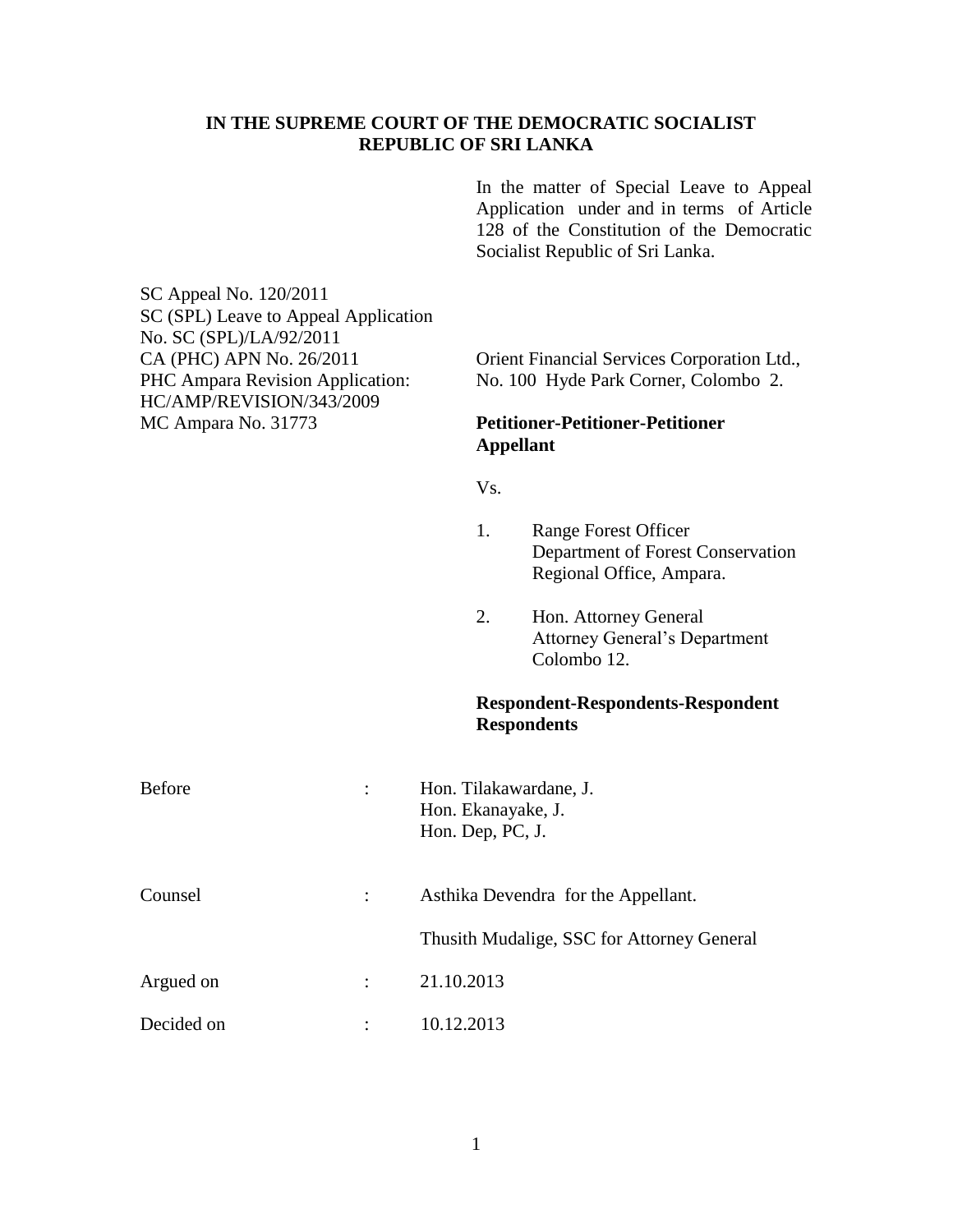## **Priyasath Dep, PC., J.**

This is an Appeal against the Judgment of the Court of Appeal dated 28.04.2011which affirmed the judgment of the High Court of Ampara. The High Court affirmed the order of forfeiture of a vehicle made by the learned Magistrate of Ampara under Section 40 of the Forest Ordinance as amended by Acts numbers 13 of 1982,84 of 1988 and 23of 1995.

The Petitioner –Petitioner-Petitioner-Appellant (hereinafter referred to as the Appellant) is a Finance Company which under a lease agreement let the vehicle bearing No. EPLE 3471 to D.P. Anura Kumara who became the registered owner of the vehicle. The said Anura Kumara was charged in the Magistrate Court of Ampara bearing Case No. 31773/8 for transporting timber (teak) without a permit, an offence punishable under Section 25 (1) read with section 40 of the Forest Ordinance. He pleaded guilty to the charges. Thereafter an Inquiry was held regarding the confiscation of the vehicle under section 40A of the Forest Ordinance.

The Appellant who is the absolute owner claimed the vehicle on the basis that it has taken necessary precautions to prevent the commission of offence and the offence was committed without its knowledge. At the inquiry T S.L.Indika, a senior sales executive gave evidence on behalf of the Appellant. He produced the registration book and the lease agreement. After the inquiry the learned Magistrate by his order dated 19.03.2009 confiscated the vehicle. The learned Magistrate was of the view that in terms of the lease agreement the absolute owner can recover the loss from the registered owner and failing that from the guarantors or sureties. Further the learned Magistrate observed that even after the conviction of the registered owner, the Appellant had failed to terminate the lease agreement. In the order it was stated that if the vehicle is given to the appellant there was a possibility that it could give the vehicle back to the accused (registered owner).This will defeat the object of section 40 of the Forest Ordinance.

The Appellant filed a Revision Application in the High Court of Ampara and the learned High Court Judge by his order dated 02.11.2010 affirmed the order of the learned Magistrate. The Appellant appealed against the judgment of the High Court to the Court of Appeal. The Court of Appeal without issuing notice dismissed the Petition. The Court of Appeal for the reasons set out in its order dated 28.4.2011 held that the owner envisaged in law is not the absolute owner and the owner envisaged in law in a case of this nature is the person who has control over the use of the vehicle. The absolute owner has no control over the use of the vehicle except to retake the possession of the vehicle for non-payment of installments. If the vehicle is confiscated holding that the absolute owner is not the owner envisaged in law, no injustice will be caused to him as he could recover the amount due from the registered owner by way of action in the District Court on the basis of violation of the agreement'

Being aggrieved by the order of the Court of Appeal the Appellant filed a Special Leave to Appeal Application to this court and obtained leave on the following questions of law.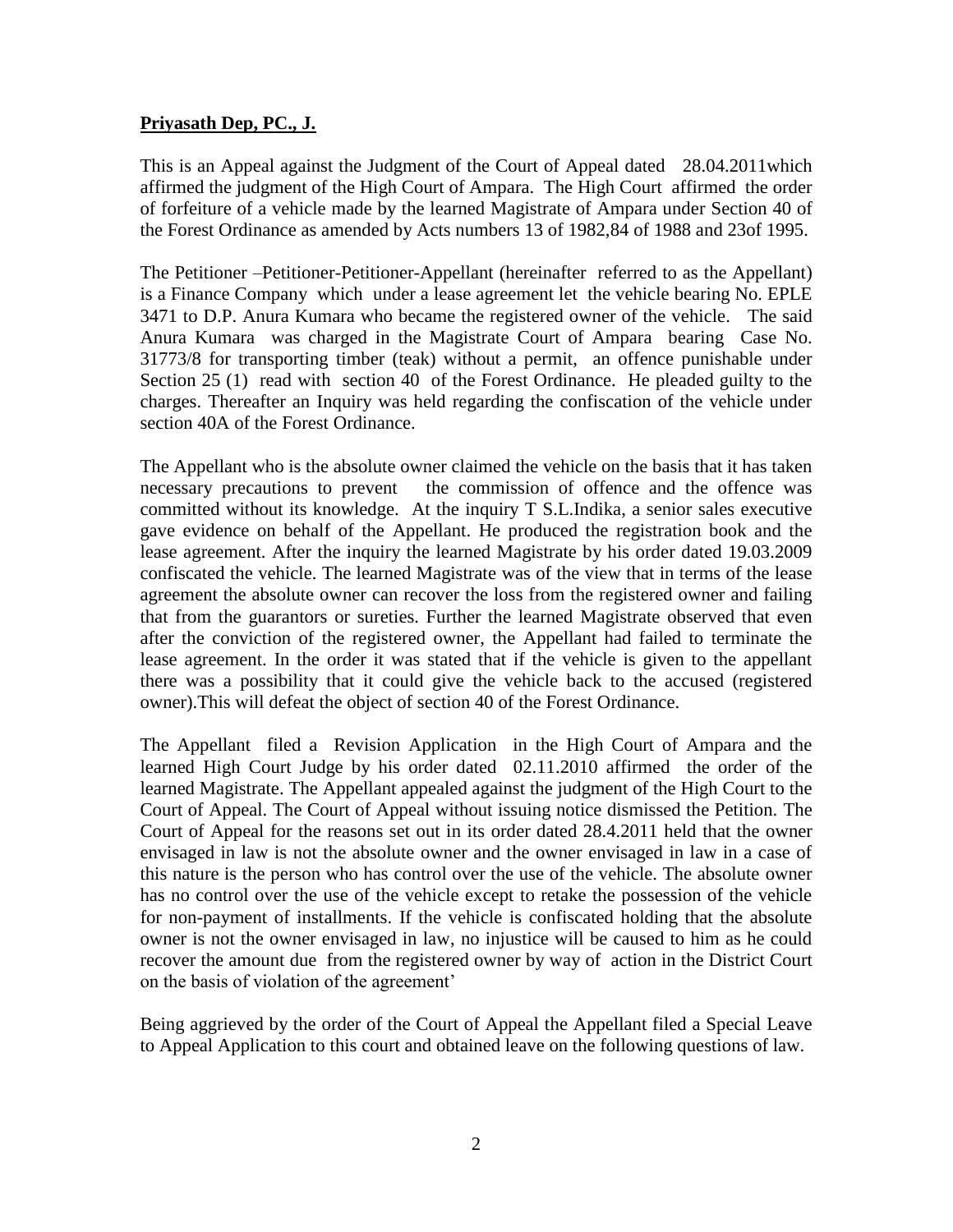- A) Did their Lordships of the Court of Appeal misconceive in law when they held that the 'owner contemplated by law' cannot be the absolute owner but the registered owner?
- B) Did their Lordships of the Court of Appeal err when they failed to appreciate that the Respondents had not taken up the position that the Petitioner Company was not the owner of the vehicle concerned either in the Magistrate's Court or the High Court and therefore it was not a matter before the Court of Appeal for consideration.

At this stage it is relevant to refer to Section 40(1) of the Forest Ordinance as amended by Act No 13 of 1982 which deals with forfeiture of timber, tools, boats, carts, cattle and vehicles used in the commission of offences under the Ordinance. The relevant section reads as follows:

- 40. (1) Upon the conviction of any person for a forest offence
	- (a) All timber or forest produce which is not the property of the State in respect of which such offence has been committed ; and
	- (b) All tools, boats, carts, cattle and motor vehicles used in committing such offence (whether such tools, boats, carts, cattle and motor vehicles are owned by such person or not),

shall by reason of such conviction, be forfeited to the State.

The amendment to section 40 of the Forest Ordinance by Act No. 13 of 1982 substituted the words "shall by reason of such conviction be forfeited to the State" for the words shall be liable by order of the convicting Magistrate to confiscation" According to the plain reading of this section it appears that upon conviction the confiscation is automatic. The strict interpretation of this Section will no doubt cause prejudice to the third parties who are the owners of such vehicles.

The implications of the amended section 40 of the Forest Ordinance was considered by Sharvananda, J. in Manawadu v. Attorney General (1987 2 SLR30) It was held that:

"By Section 7 of Act No. 13 of 1982 it was not intended to deprive an owner of his vehicle used by the offender in committing a 'forest offence' without his (owner's) knowledge and without his participation. The word 'forfeited' must be given the meaning 'liable to be forfeited' so as to avoid the injustice that would flow on the construction that forfeiture of the vehicle is automatic on the conviction of the accused .The amended sub-section 40 does not exclude by necessary implication the rule of '*audi alteram partem*' . The owner of the lorry not a party to the case is entitled to be heard on the question of forfeiture of the lorry, if he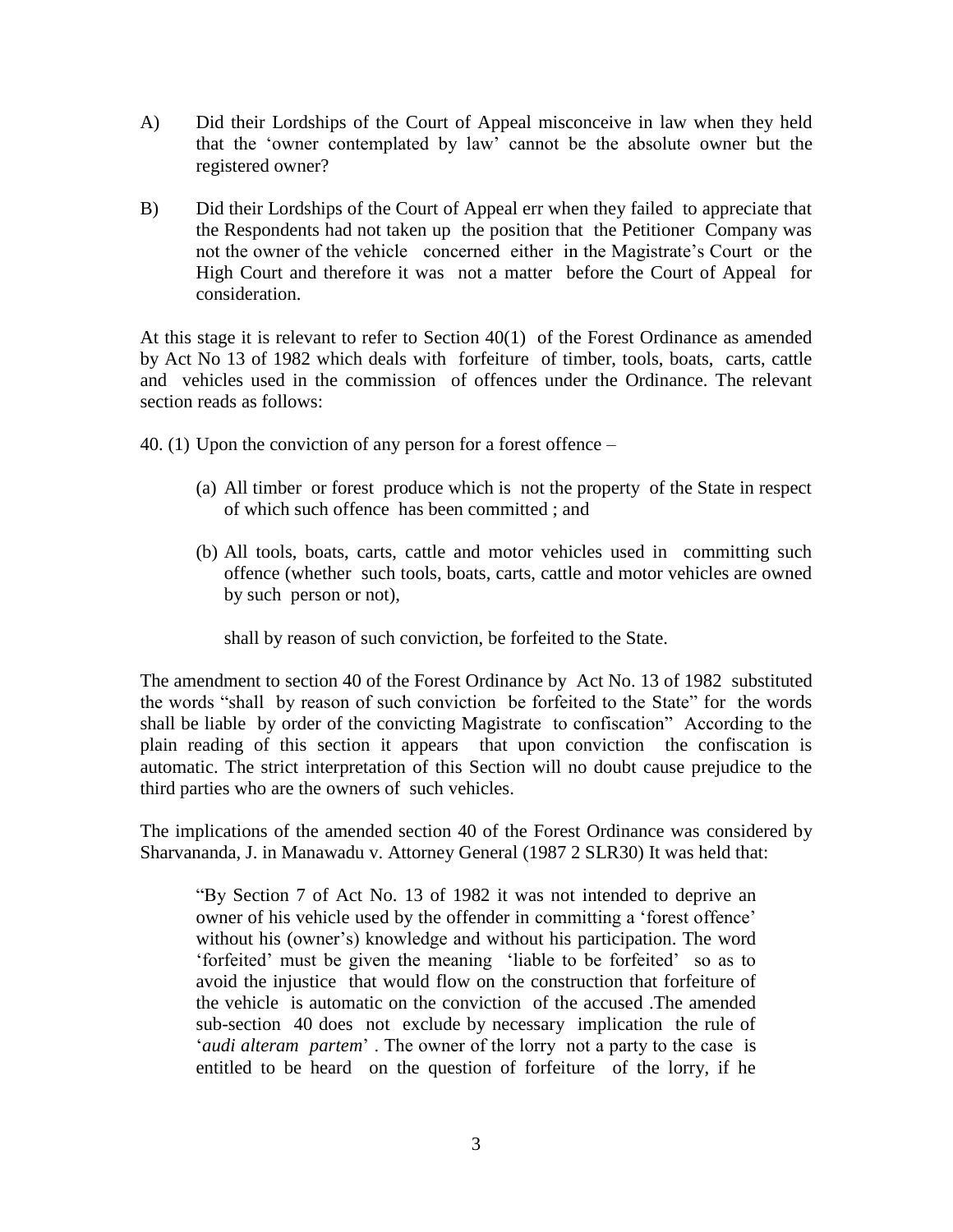satisfies the court that the accused committed the offence without his knowledge or participation, his lorry will not be liable to forfeiture.

The Magistrate must hear the owner of the lorry on the question of showing cause why the lorry is not liable to be forfeited. If the Magistrate is satisfied with the cause shown, he must restore the lorry to the owner. The Magistrate may consider the question of releasing the lorry to the owner pending inquiry, on his entering into a bond with sufficient security to abide by the order that may ultimately be binding on him"

The Supreme Court has consistently followed the case of Manawadu vs the Attorney General. Therefore it is settled law that before an order for forfeiture is made the owner should be given an opportunity to show cause. If the owner on balance of probability satisfies the court that he had taken precautions to prevent the commission of the offence or the offence was committed without his knowledge nor he was privy to the commission of the offence then the vehicle has to be released to the owner.

The next question that arises is who is the owner as contemplated under Section 40 of the Forest Ordinance. In the case of vehicles let under hire -purchase or lease agreements there are two owners, namely the registered and the absolute owner.

The counsel for the Appellant relied on Section 433A which was introduced by Code of Criminal Procedure (Amendment) Act No. 12 of 1990.Section 433A reads as follows:

433A (1) In the case of a vehicle let under a hire purchase or leasing agreement, the person registered as the absolute owner of such vehicle under the Motor Traffic Act (Chapter 203) shall be deemed to be the person entitled to possession of such vehicle for the purpose of this Chapter.

(2) In the event of more than one person being registered as the absolute owner of any vehicle referred to in subsection (1), the person who has been so registered first in point of time in respect of such vehicle shall be deemed to be the person entitled to possession of such vehicle for the purpose of this Chapter".

The Chapter referred to in this section is the Chapter XXXVIII of the Code of Criminal Procedure Act dealing with disposal of property pending trial and after the conclusion of the case. (Sections 425 -433)

(The Forest Ordinance (Amendment) Act No 65 of 2009 deemed Section 433A inapplicable to persons who pleads guilty to or is found guilty of a forest offence. The implications of this amendment will not be considered in this Appeal as the amendment came into force after the order of confiscation was made by the learned Magistrate)

The Learned Counsel for the Appellant relied on the judgment in Mercantile Investment Ltd. Vs. Mohamed Mauloom and others ( (1998) 3Sri L.R.32) where it was held that 'In view of Section 433 A (1) of Act No 12 of 1990, the Petitioner being the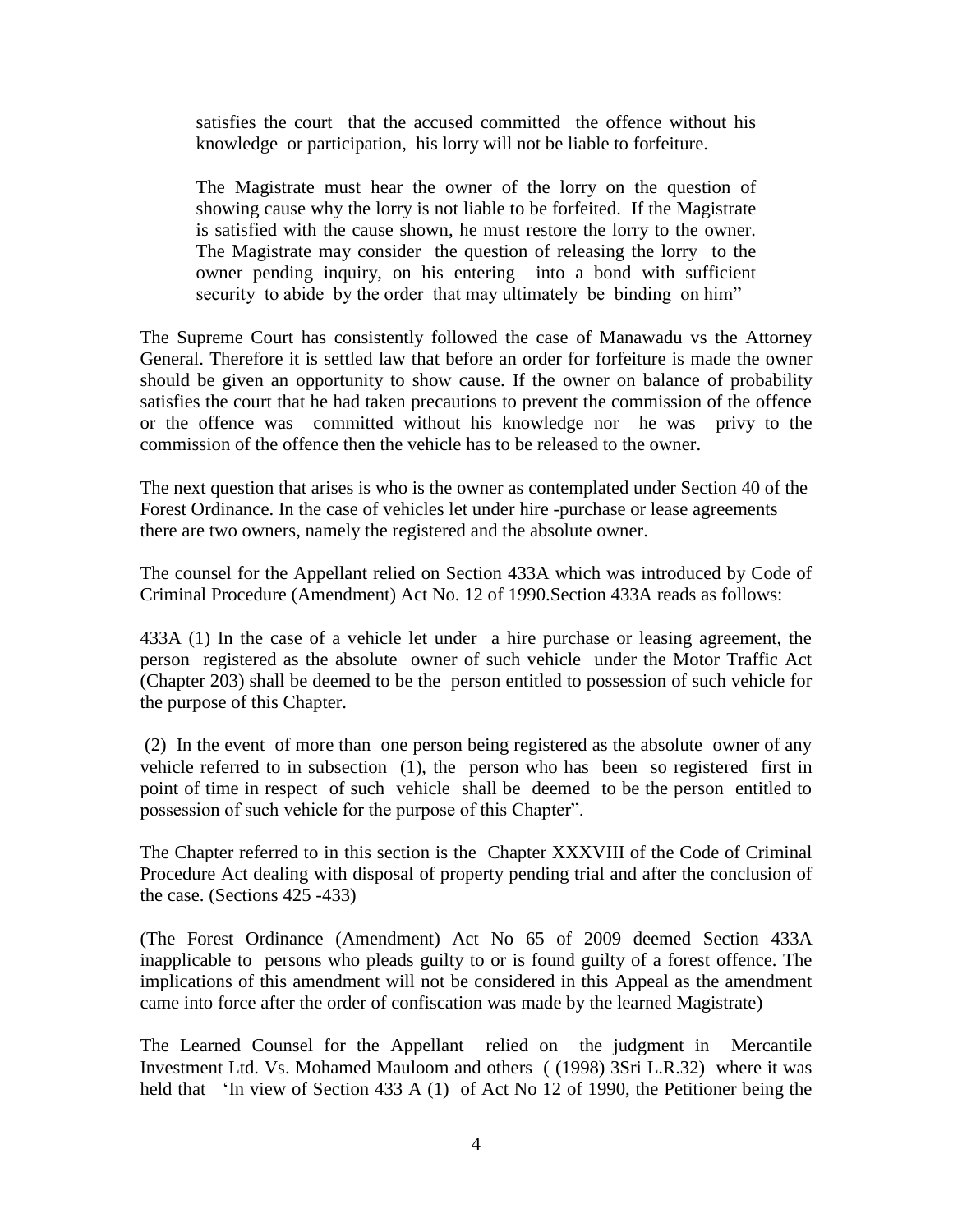absolute owner is entitled to possession of the vehicle, even though the Claimant-Respondent had been given its possession on a lease agreement. It was incumbent on the part of the Magistrate to have given the petitioner an opportunity to show cause before he made the order to confiscate the vehicle.'

This matter was again considered in The Finance Private Ltd. v Agampodi Mahapedige Priyantha Chandana and others in Supreme Court Appeal No.105A/2008 decided on 30.09.2010.

This was an appeal against the judgment of the High Court of Hambantota affirming the order of confiscation of a vehicle made by the Magistrate of Tangalle in Case No. 61770. In this case the Magistrate granted an opportunity to the absolute owner (Appellant) to show cause .The registered owner did not take part in the inquiry. An Assistant Manager of the Appellant company gave evidence and stated that the Appellant Company has no knowledge of the use of the vehicle and that the vehicle was not within the control of the appellant. The learned Magistrate held that Appellant had not satisfactorily convinced the courts that had taken every possible measure to prevent the commission of the offence. The learned Magistrate proceeded to confiscate the vehicle. The High Court affirmed the order of confiscation. At the hearing of the Appeal, the counsel for the absolute owner argued that the burden is only on the registered owner to satisfy court that the accused had committed the offence without his knowledge or participation and this will not be applicable to an absolute owner. The Supreme Court rejected the argument and dismissed the appeal.

In this case, Her Ladyship the Chief Justice Shirani Bandaranayake considering the ratio decidendi of previous decisions, held that 'it is abundantly clear that in terms of section 40 of the Forest Ordinance as amended if the owner of the vehicle in question was a third party, no order of confiscation shall be made if that owner has proved to the satisfaction of the court that he had taken all precautions to prevent the use of the said vehicle for the commission of the offence. The ratio decidendi of all the afore mentioned decisions also show that the owner has to establish the said matter on balance of probability. It was further held that "it is therefore apparent that both the absolute owner and the registered owner should be treated equally and there cannot be any type of privileges offered to an absolute owner, such as a finance company in terms of the applicable law in the country. Accordingly, it would be necessary for the absolute owner to show the steps he had taken to prevent the use of the vehicle for the commission of the offence and that the said offence had been committed without his knowledge."

In the case before this Court the registered owner was found guilty on his own plea and was convicted. The learned Magistrate provided an opportunity to the absolute owner to participate in the inquiry and a representative of the company gave evidence. After the inquiry, the learned Magistrate confiscated the vehicle. The learned Magistrate was of the view that in terms of the lease agreement the absolute owner can recover the loss from the registered owner and failing that from the guarantors or sureties. Further the learned Magistrate observed that even after the conviction of the registered owner, the Appellant had failed to terminate the lease agreement. In the order it was stated that if the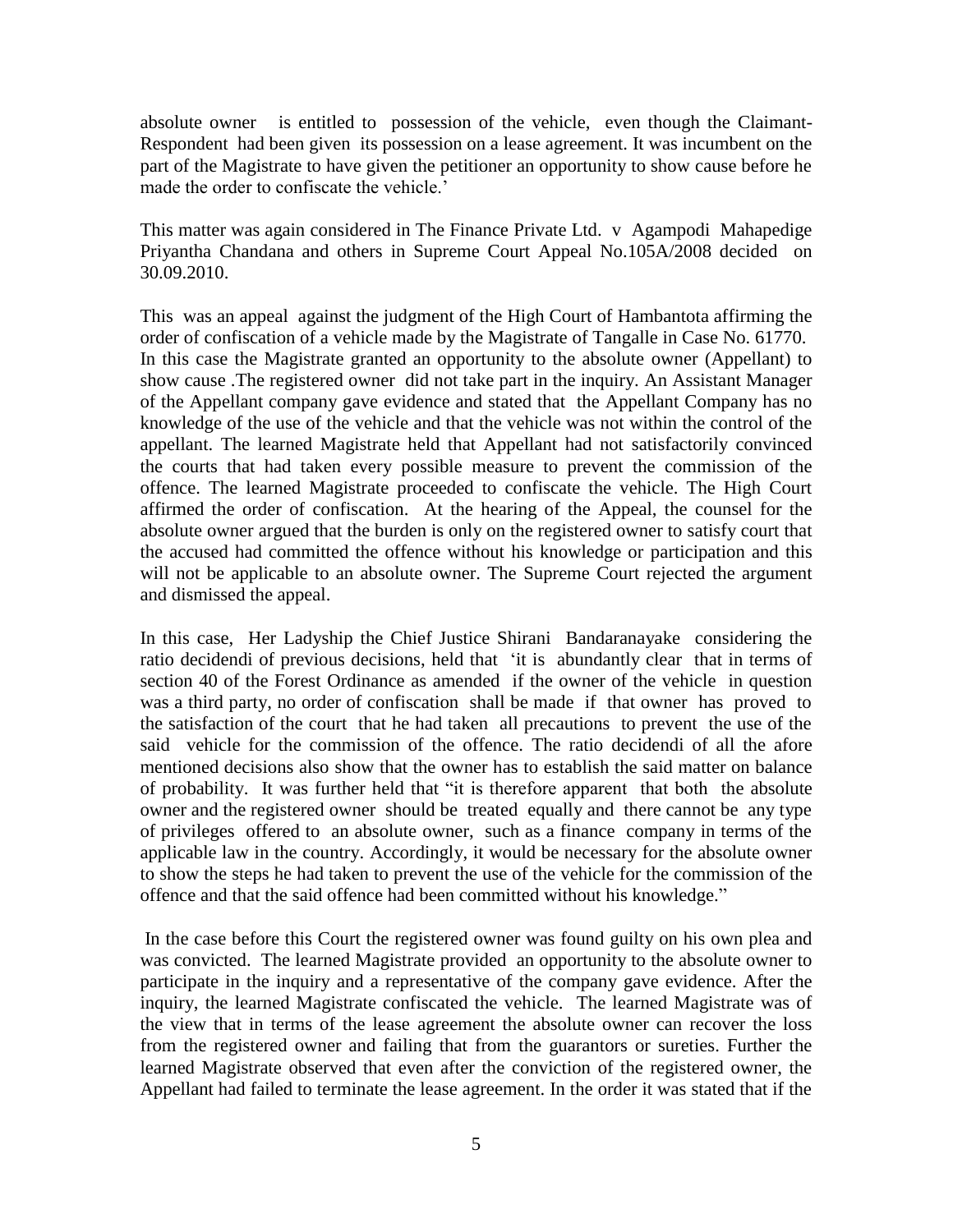vehicle is given to the Appellant the vehicle could be given back to the accused (registered owner).This will defeat the object of Section 40 of the Forest Ordinance.

Aggrieved by the order of the learned Magistrate a Revision Application was filed by the absolute owner. The learned High Judge dismissed the Application. Thereafter an Appeal was filed in the Court of Appeal. The Court of Appeal was of the view that the owner contemplated under the Forest Ordinance is the registered owner. It has posed the question "can it be said that the absolute owner (the Finance company) committed the offence or it was committed with the knowledge or participation of the absolute owner. The answer is obviously no. Surely a Finance company cannot participate in the commission of an offence of this nature when the vehicle is not with them. It cannot be said that the Finance company has the knowledge of the commission of the offence. When the vehicle was not with them. The owner envisaged in law cannot be the absolute owner".

The learned Magistrate had taken up the position that confiscation will not cause loss to the absolute owner as it has a remedy in the civil court. The Court of Appeal while affirming the order of the Magistrate went further to hold that the owner contemplated under Section 40 of the Forest Ordinance is the registered owner and not the absolute owner

The registered owner who has the possession and full control of the vehicle is responsible for the use of the vehicle. He is the person who is in a position to take necessary precautions to prevent the commission of an offence .Therefore the registered owner to whom the absolute owner has granted possession of the vehicle and who has the control over the vehicle is required to satisfy court that he had taken precautions to prevent the commission of the offences and that the offence was committed without his knowledge.

In cases where the absolute owner repossesses the vehicle or the vehicle was returned by the registered owner to the absolute owner it becomes the possessor and in control of the vehicle. In such a situation if an offence was committed the absolute owner has to satisfy court that necessary precautions were taken and the offence was committed without its knowledge. The person who is in possession of the vehicle is the best person to satisfy the court that steps were taken to prevent the commission of the offence and the offence was committed without his knowledge.

In answering the first question of law, the owner, contemplated under Section 40 of the Forest Ordinance read with Section 433A of the Code of Criminal Procedure Act includes the registered owner as well as the absolute owner. However when it comes to showing cause as to why the vehicle should not be confiscated, only the person who is in possession and control of the vehicle could give evidence to the effect that the offence was committed without his knowledge and he had taken necessary steps to prevent the commission of the offence. According to the Section 433A the absolute owner is deemed to be the person entitled the possession of the vehicle. The absolute owner has a right to be heard at a claim inquiry. In this case the learned Magistrate afforded an opportunity to the absolute owner to show cause and only after such a hearing confiscated the vehicle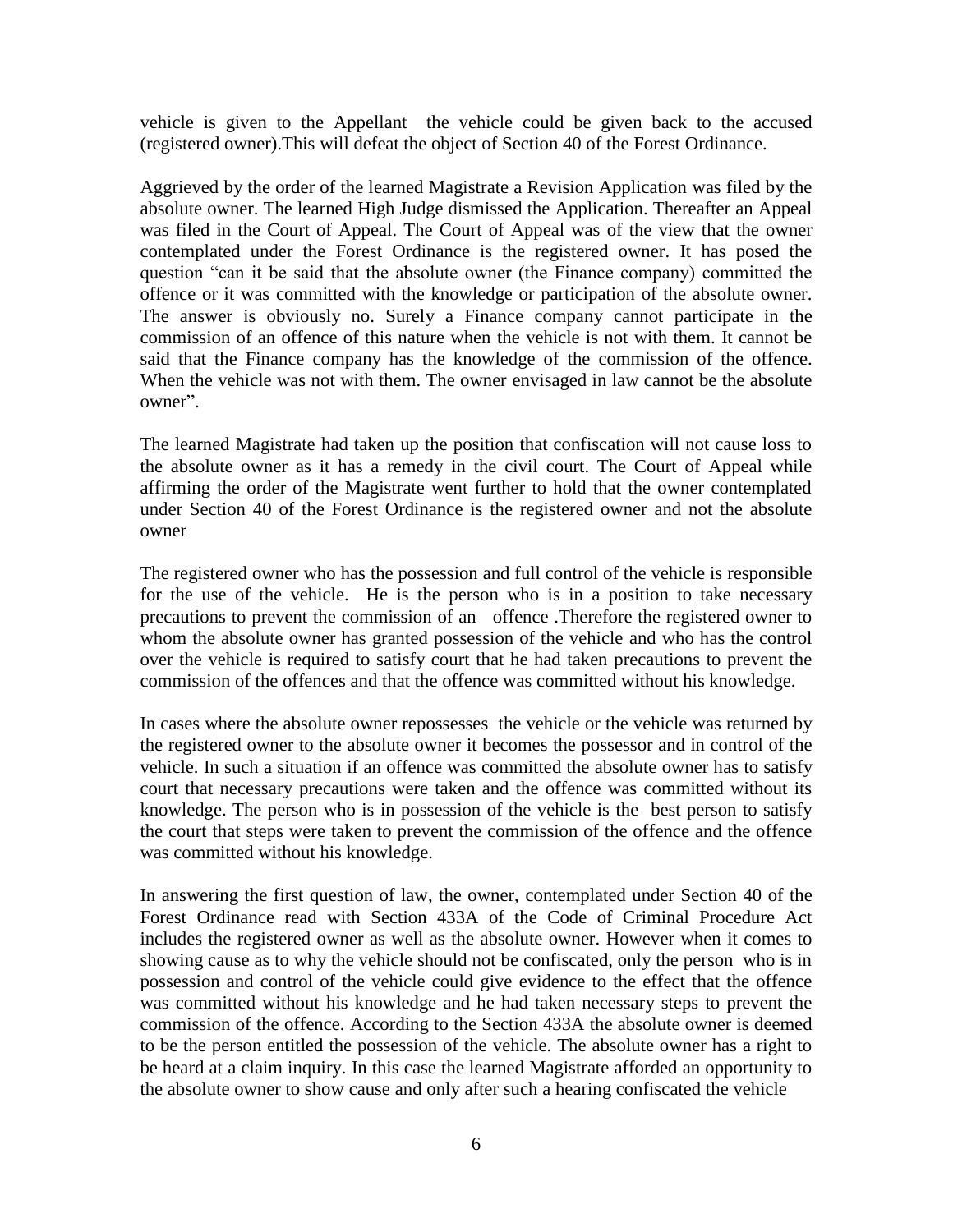The second question of law refers to the question whether the Court of Appeal erred in law when it considered the question whether the Appellant Company is the owner or not contemplated under Section 40 of the Forest Ordinance when the matter was not raised by the Respondents in the Magistrates Court and in the High Court. The Court of Appeal on its own raised that question. Who is the owner contemplated under Section 40 requires a legal interpretation and is question of law. Therefore Court of Appeal did not err when it considered this question of law.

It is necessary at this stage to consider whether the order of the Magistrate is in accordance with the law. The Magistrate afforded an opportunity to the absolute owner to show cause and after considering the evidence the order of confiscation was made. The learned Magistrate has followed the proper procedure .The next question is whether the reasons given by the Magistrate to confiscate the vehicle is correct.

It is necessary for this purpose to consider the intention of the legislature when it repealed the previous section 40 of the Forest Ordinance and substituted new Section 40 by Act No. 13 of 1982. Illicit felling and removal of timber is considered a serious offence by the State as it result in the depletion of the scarce forest resources. Deforestation has an adverse impact on the environment. Therefore strong preventive and penal measures are taken to prevent such offences. For that reason in addition to punishing the offenders, tools, implements and vehicles used for the commission of the offence are forfeited. This has a deterrent effect on the offenders. If the registered owner is privy to the commission of the offence and the vehicle is released to the absolute owner, this effect is lost. Under the terms of the hire purchase or lease agreement the registered owner is under a duty to indemnify the absolute owner for the loss or damage caused to the vehicle. If the vehicle is returned to the absolute owner the registered owner is absolved of the liability. Further, if the agreement is terminated he will be liable only for the balance installments and other charges. This will remove the deterrent effect on the registered owners and encourage them to use vehicles subject to finance to commit offences.

Further, the Finance company is not without a remedy. When giving a vehicle on lease or hire, the company is aware of the risk when it hands over the full control and possession of the vehicle. Finance companies charge higher interest rates due to this risk factor and also obtain additional security by way of guarantors. Therefore, it could file a civil case to recover the value of the vehicle.

It is relevant to consider the implications of Section 433A of the Code of Criminal Procedure Act. This section refers to the Chapter dealing with the disposal of property pending trial and also after the conclusion of the case (Sections 425-433). Under this chapter when disposing property the Magistrate is not required to determine the ownership of the property. The Magistrate is required to deliver the property to the person who is entitled to possession of the property. Generally the property is released to the person from whose custody or possession the property was taken. The Registered owner if he was not privy to the commission of the offence on that basis he is entitled to possession of the vehicle. Section 433A changed this position when it stated that the absolute owner is 'deemed to be the person entitled to possession of such vehicle'. In